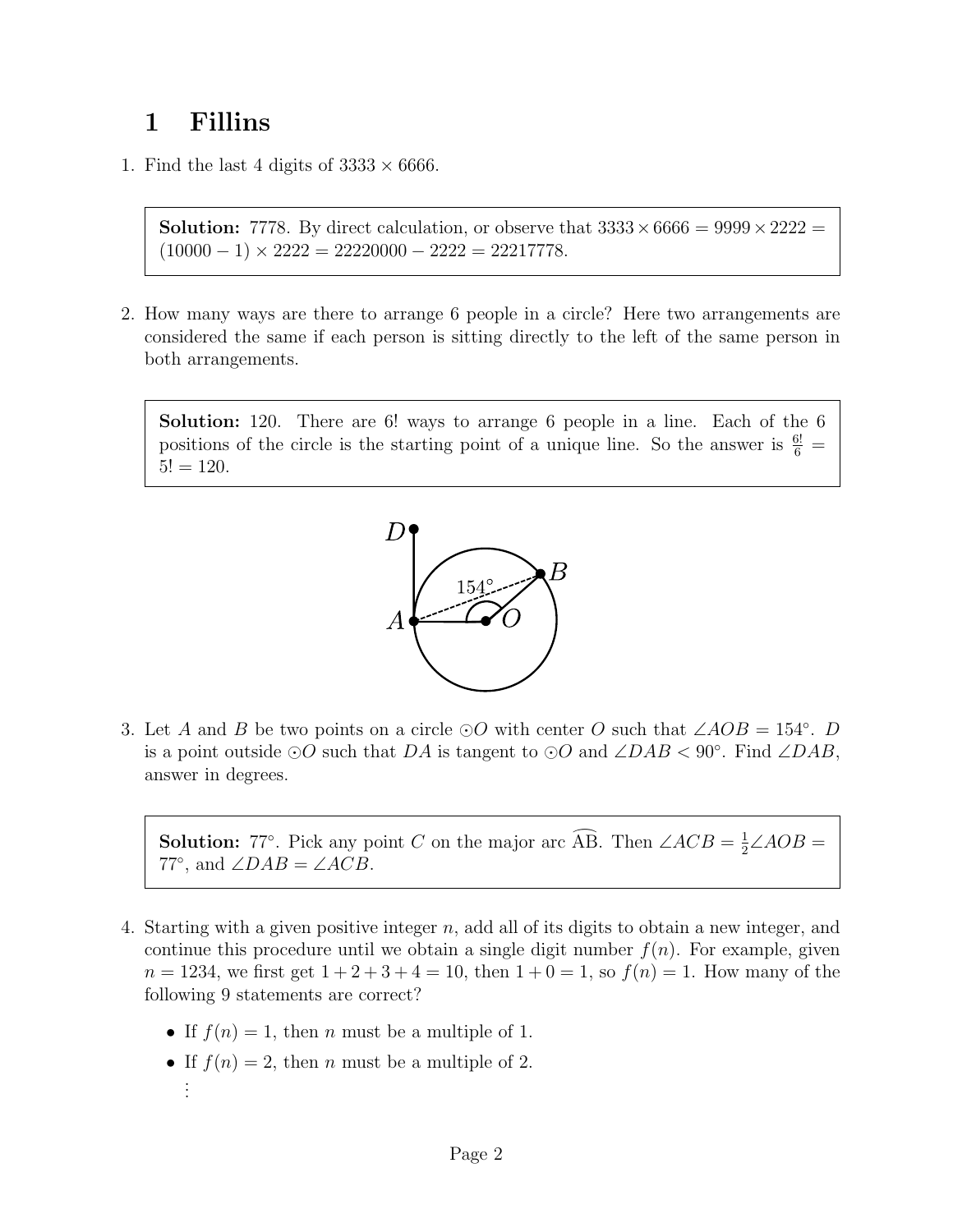• If  $f(n) = 9$ , then *n* must be a multiple of 9.

Solution: 3. The statement for 1 is obviously correct and the statements for 3 and 9 are true from the well-known criteria for divisibility by 3 and 9; while 11, 13, 14, 15, 16, 17 serve the counterexamples for the remaining statements, respectively.

5. Tom can paint a fence in 15 hours by himself. Ben can paint the same fence in 10 hours by himself. Tom started painting the fence alone, but then tricked Ben into painting while Tom left. In total it took 11 hours to paint the fence. How many hours did Tom work?

**Solution:** 3. Let x be the time Tom worked. Then  $\frac{1}{15}x + \frac{1}{10}(11 - x) = 1$ , solving gives  $x = 3$ .

6. Evaluate  $\frac{1}{200}(51^2 + 52^2 + \ldots + 99^2 - 1^2 - 2^2 - \ldots - 49^2)$ .

**Solution:** 1225. Note that for each  $i = 1, 2, ..., 49$ ,  $\frac{1}{200}((100 - i)^2 - i^2) = 50 - i$ , so the sum equals  $1 + 2 + \ldots + 49 = \frac{50 \times 49}{2} = 1225$ .

7. In a math competition a problem reads, "Find the smallest positive integer  $N$  such that, when N is divided by 7, 9, or 32, the remainders are 6, 1, or 8, respectively." Langston incorrectly computed  $N = 1126$ , although his only mistake was to read the last number as 6 instead of 8. What is the answer to the original question?

**Solution:** 1000. Say the answer to the original question is  $1126 - M$ , then M shall be an integer which is a multiple of both 7 and 9, and  $M+2$  is a multiple of 32. Note that  $7 \times 9 = 63$  itself satisfies that  $63 + 1$  is a multiple of 32, so  $2 \times 63 = 126$  is a valid M. As  $7 \times 9 \times 32 = 2016 > 1000$ , 1000 is indeed the smallest positive solution.

8. Choose four points A, B, C, and D on a circle uniformly at random. What is the probability that the lines AB and CD intersect outside the circle? Give your answer as the closest integer to (probability  $\times$  1000).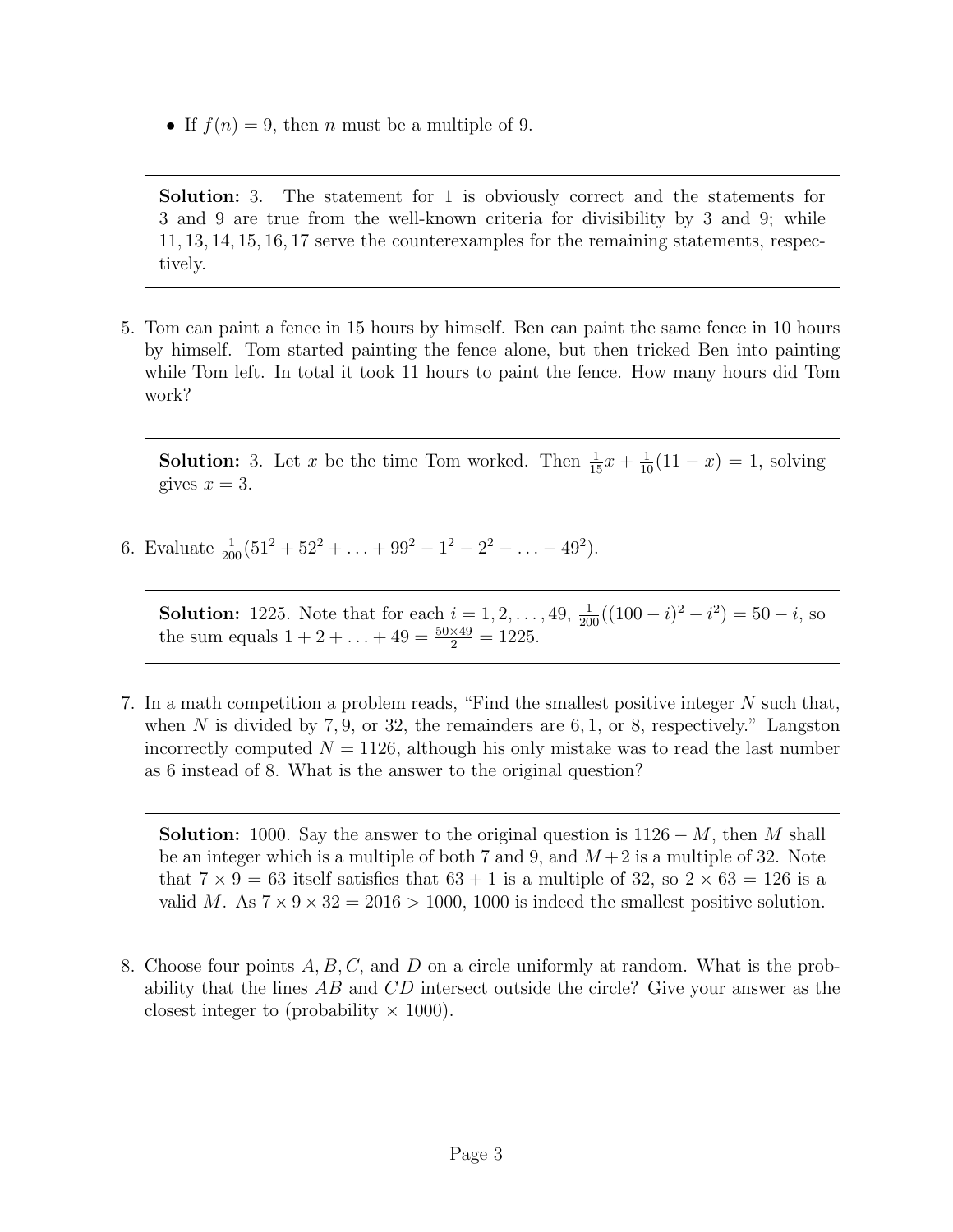Solution: 667. Choose four unlabelled points on the circle and without loss of generality pick one of the points as A. Say the remaining points in clockwise order are  $X, Y, Z$ , and we have to assign labels  $B, C, D$  to them. The condition is satisfied if and only if we do not choose  $Y$  to be  $B$ , so the probability of an acceptable arrangement is  $\frac{2}{3}$ .



9. A square table is divided into a  $3 \times 3$  grid with every cell having 3 coins. In every step of a game, Terry can take 2 coins from the table as long as they come from distinct but adjacent cells. (Here "adjacent" means the two cells share a common edge.) At most how many coins can Terry take?

Solution: 24. Every time Terry must take a coin from one of the four cells adjacent to the center, so he can take coins for at most  $4 \times 3 = 12$  steps, hence at most 24 coins. The following scheme shows taking 24 coins away is possible (each red line indicates a move):

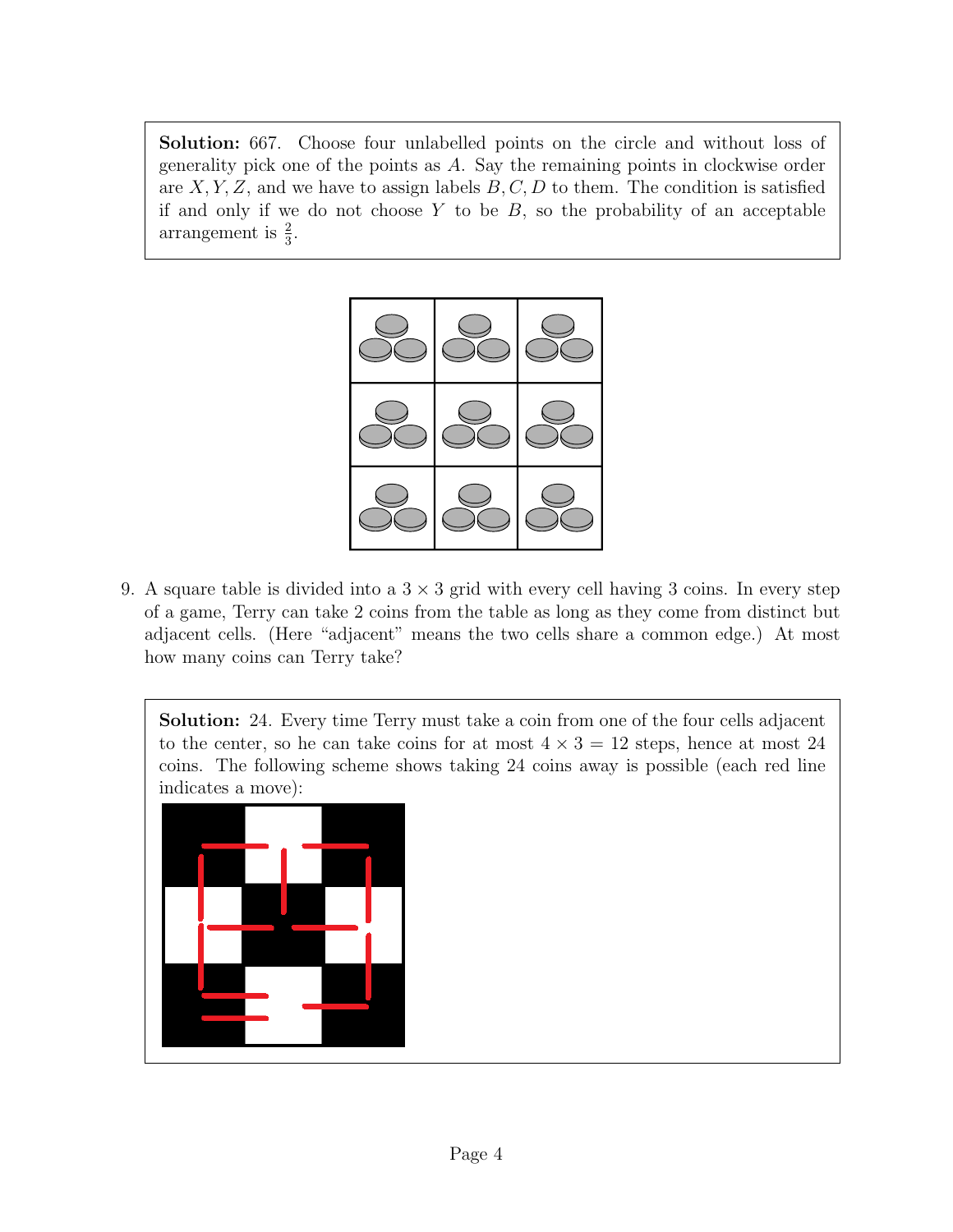

10. Consider a pyramid whose faces consist of a  $60 \times 60$  square base  $ABCD$  and four  $60 -$ 50−50 triangles that join at the apex E. If you are only allowed to move on the surfaces of the four triangles, what is the length of the shortest path between  $A$  and  $C$ ?

**Solution:** 96. Unfold the pyramid (without the base) and the shortest  $A - C$  path is a straight line between them, say the line passes through  $BE$ , then the line must be perpendicular to it. The area of each triangle is 1200, so the length of the perpendicular from A to BE is  $2 \times \frac{1200}{BE} = 48$ . The distance from C to the same point is identical, in total  $2 \times 48 = 96$ .

11. The World Series is a best of seven competition that ends when one team has won four games. The Red Sox and the Braves each team have a 50% chance of winning any game they play. So far the Red Sox have won two games and the Braves have won one game. What is the chance that all seven games of the world series will be played? Give your answer as the closest integer to (probability  $\times$  1000).

Solution: 375. If the Red Sox win on the seventh game, then the Braves must win exactly two of the three preceeding games and there are  $\binom{3}{2}$  $_{2}^{3}$ ) ways for this to happen. Similarily, if the Braves win on the seventh game, then the Braves must also win exactly win two of the three preceeding games, contributing 3 ways here. Each way happens with a probability of  $\left(\frac{1}{2}\right)$  $(\frac{1}{2})^4$ . Therefore, the probability that all seven games will be played is  $\frac{3}{8}$ .

12. Let  $N = 10^{10^{10}}$ . Suppose  $N^4 = 10^{10^{10+s}}$ . Find  $(\sqrt{10})^s$ .

**Solution:** 2.  $N^4 = 10^{4 \times 10^{10}} = 10^{10^{(10 + \log_{10} 4)}}$ . So  $s = \log_{10} 4 = 2 \log_{10} 2$ , and  $(\sqrt{10})^s =$  $10^{\frac{1}{2}\cdot 2\log_{10}2} = 10^{\log_{10}2} = 2.$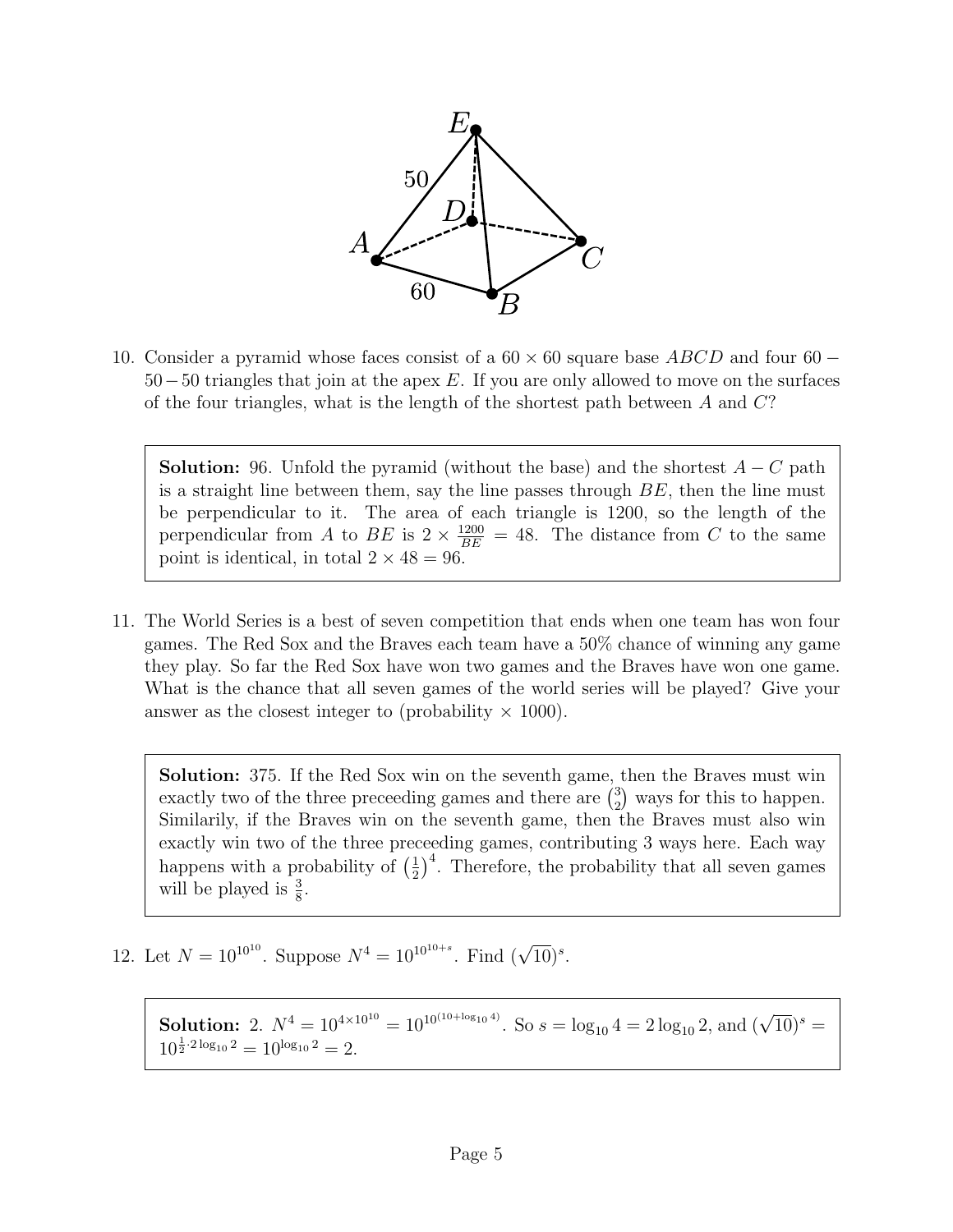13. It is known that  $99999 = 41 \times 2439$ . Suppose you take the  $1^{st}$ ,  $2^{nd}$ ,  $4^{th}$ ,  $8^{th}$ , ... decimal digit of  $\frac{1}{41}$  and list them in the original order to form a new decimal number  $0.02\dots$ Write the resulting number as a fraction  $\frac{m}{n}$  in the lowest terms. What is  $m + n$ ?

**Solution:** 1137. We have  $\frac{1}{41} = \frac{271 \times 9}{99999}$ , so  $\frac{1}{41} = 0.\overline{0.02439}$ . Since  $2^n \pmod{5}$  is periodic as  $1, 2, 4, 3, 1, \ldots$ , the new decimal number is  $0.\overline{0234} = \frac{234}{9999} = \frac{26}{1111}$ .

14. I have 5 (identical) apples and 9 (identical) bananas. How many ways are there for me to hand out all 14 fruits to 4 children, so that no child has more apples than bananas?

Solution: 1960. First hand out the apples. This is the famous "stars and bars" problem with  $\binom{5+4-1}{4-1}$  $\binom{+4-1}{4-1}$  ways. Next hand out 5 bananas so that each child has as many bananas as apples. Then to hand out the remaining 4 bananas is a similar problem with  $\binom{4+4-1}{4-1}$  $\binom{+4-1}{4-1}$  ways. Hence the answer is  $\binom{8}{3}$  $_{3}^{8}\right)\binom{7}{3}.$ 

15. A P-sequence is a sequence  $a_1 = 1, a_2, \ldots, a_r = 2016$  such that each  $\frac{a_{i+1}}{a_i}$  is a prime number. Find the minimum possible value of  $a_1 + a_2 + \ldots + a_r$  among all  $\tilde{P}$ -sequences.

**Solution:** 2463. We should assume  $\frac{a_2}{a_1}, \frac{a_3}{a_2}$  $\frac{a_3}{a_2}, \ldots, \frac{a_r}{a_{r-1}}$  $\frac{a_r}{a_{r-1}}$  are non-decreasing: suppose not, say  $p = \frac{a_{i+1}}{a_i}$  $\frac{i+1}{a_i} < \frac{a_i}{a_{i-1}}$  $\frac{a_i}{a_{i-1}} = q$ , then  $a_1 = 1, a_2, \ldots, a_{i-1}, pa_{i-1}, a_{i+1}, \ldots, a_r = 2016$  is a Psequence with a smaller weight than  $a_1 = 1, a_2, \ldots, a_{i-1}, a_i = qa_{i-1}, a_{i+1}, \ldots, a_r =$ 2016. Since  $2016 = 2^5 \times 3^2 \times 7$ , the P-sequence with the minimum weight is 1, 2, 4, 8, 16, 32, 96, 288, 2016 with weight 2463.



16. Let ABCD be a trapezoid with AB parallel to CD and  $AC = BD = 20$  and  $\angle ACB = \angle ACB$ 90 $\degree$ . Suppose the trapezoid can be inscribed in a circle with area 125 $\pi$ . What is the area of this trapezoid?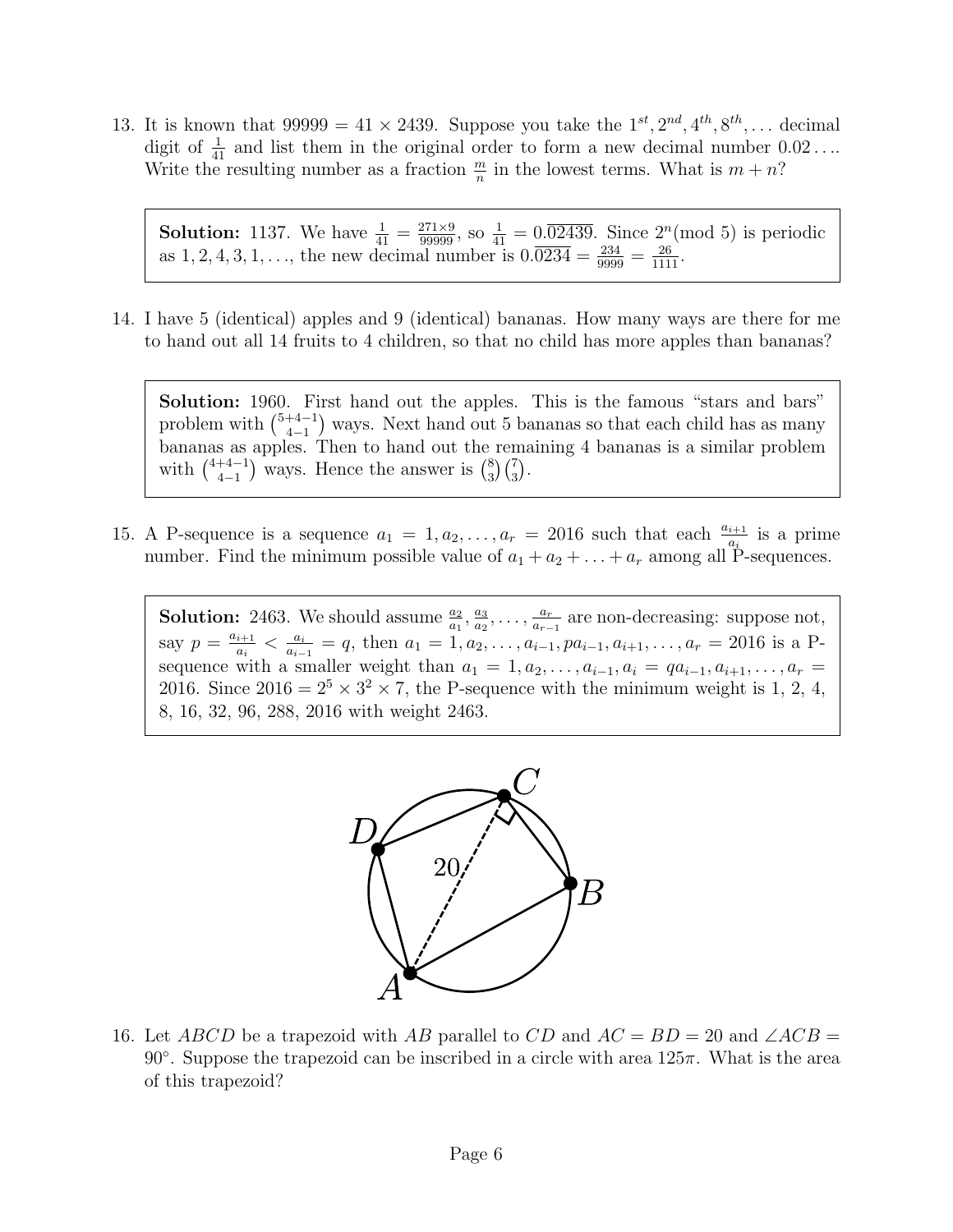**Solution:** 160.  $\angle ACB = 90^\circ$  implies AB is the diameter of the circle with length  $2\sqrt{\frac{125\pi}{\pi}}$  $rac{25\pi}{\pi} = 10\sqrt{5}$ , so  $CB =$ √  $AB^2 - AC^2 = 10$ . Let E and F be the points on AB such that  $CE, DF \perp AB$ . The fact that  $\triangle ACB \sim \triangle CEB$  gives  $CE = 4\sqrt{5}$  and such that  $CE, DF \perp AB$ . The fact that  $\triangle ACB \sim \triangle CEB$  gives  $CE = 4\sqrt{5}$  and  $BE = 2\sqrt{5}$ . The trapezoid is symmetric as it is inscribed in a circle, thus  $AF = BE$ .  $BE = 2\sqrt{5}$ . The trapezoid is symmetric as it is inscribed in a circle, thus  $AF = 1$ .<br>Finally  $CD = EF = AB - AF - BE = 6\sqrt{5}$ , and the area is  $\frac{(CD+AB)CE}{2} = 160$ .

17. How many integers between 0 and 100 (inclusive) can be written in the form  $|2x| \cdot |3x|$ for some number  $x \geq 0$ ? (Here |y| is the greastest integer no larger than y.)

**Solution:** 16. Consider the interval partition  $[0, \frac{1}{3}]$  $(\frac{1}{3}), [\frac{1}{3}]$  $\frac{1}{3}, \frac{1}{2}$  $(\frac{1}{2}), [\frac{1}{2}]$  $\frac{1}{2}$ ,  $\frac{2}{3}$  $(\frac{2}{3}), [\frac{2}{3}]$  $(\frac{2}{3},1), [\frac{1}{3},$  $(\frac{4}{3}), [\frac{4}{3}]$  $\frac{4}{3}, \frac{3}{2}$  $(\frac{3}{2}), \ldots$ The value of  $|2x| \cdot |3x|$  is monotonic increasing and exceeds 100 for  $x \geq \frac{13}{3}$  $\frac{13}{3}$ . Thus it suffices to consider the first 17 intervals. Except for the transition between the first two intervals (in which  $\lfloor 2x \rfloor \cdot \lfloor 3x \rfloor$  are both 0), the function  $\lfloor 2x \rfloor \cdot \lfloor 3x \rfloor$  strictly jumps at other transitions because either  $|2x|$  or  $|3x|$  would increase by 1 while the other term is positive, so we have 16 distinct values.

18. Jane rolls a fair, standard six-sided die repeatedly until she rolls a 1. She begins with a score of 1, and each time she rolls x, her score is divided by x. Let  $\frac{m}{n}$  be the expected value of Jane's final score as a fraction in the lowest terms. What is  $m + n$ ?

**Solution:** 111. Let X be the product of the reciprocal of the rolls. Then  $E[X]$  can be related to itself by considering the result of the first roll as follows. Either Jane rolls a 1 and the game stops, or with probability  $\frac{1}{6}$  each she rolls n for  $n = 2, 3, 4, 5, 6$ and the game essentially starts again with a new initial score. So  $E[X] = \frac{1}{6}(1) +$ 1  $\frac{1}{6}$  $\left(\frac{1}{2} + \frac{1}{3} + \frac{1}{4} + \frac{1}{5} + \frac{1}{6}\right)$  $\frac{1}{6}$   $E[X]$ , solving gives  $E[X] = \frac{20}{91}$ .

19. Let  $R(x)$  be the remainder when the polynomial  $P(x) = \sum$ 2016  $n=1$  $x^{2n^2}$  is divided by  $x^3 - x$ . Find  $R(2)$ .

**Solution:** 8064. Let  $Q(x)$  be the quotient when  $P(x)$  is divided by  $x^3 - x$ . Then  $(x^{3} - x)Q(x) + R(x) = P(x)$  for all x. Plugging in  $x = -1, 0, 1$  gives  $R(-1) =$  $P(-1) = 2016, R(0) = P(0) = 0$ , and  $R(1) = P(1) = 2016$ . Since  $x<sup>3</sup> - x$  has degree 3,  $R(x)$  has degree at most 2. The only quadratic (or lower degree) polynomial which satisfies  $R(-1) = 2016$ ,  $R(0) = 0$ , and  $R(1) = 2016$  is  $R(x) = 2016x^2$ . Thus,  $R(2) = 2016 \cdot 2^2 = 8064.$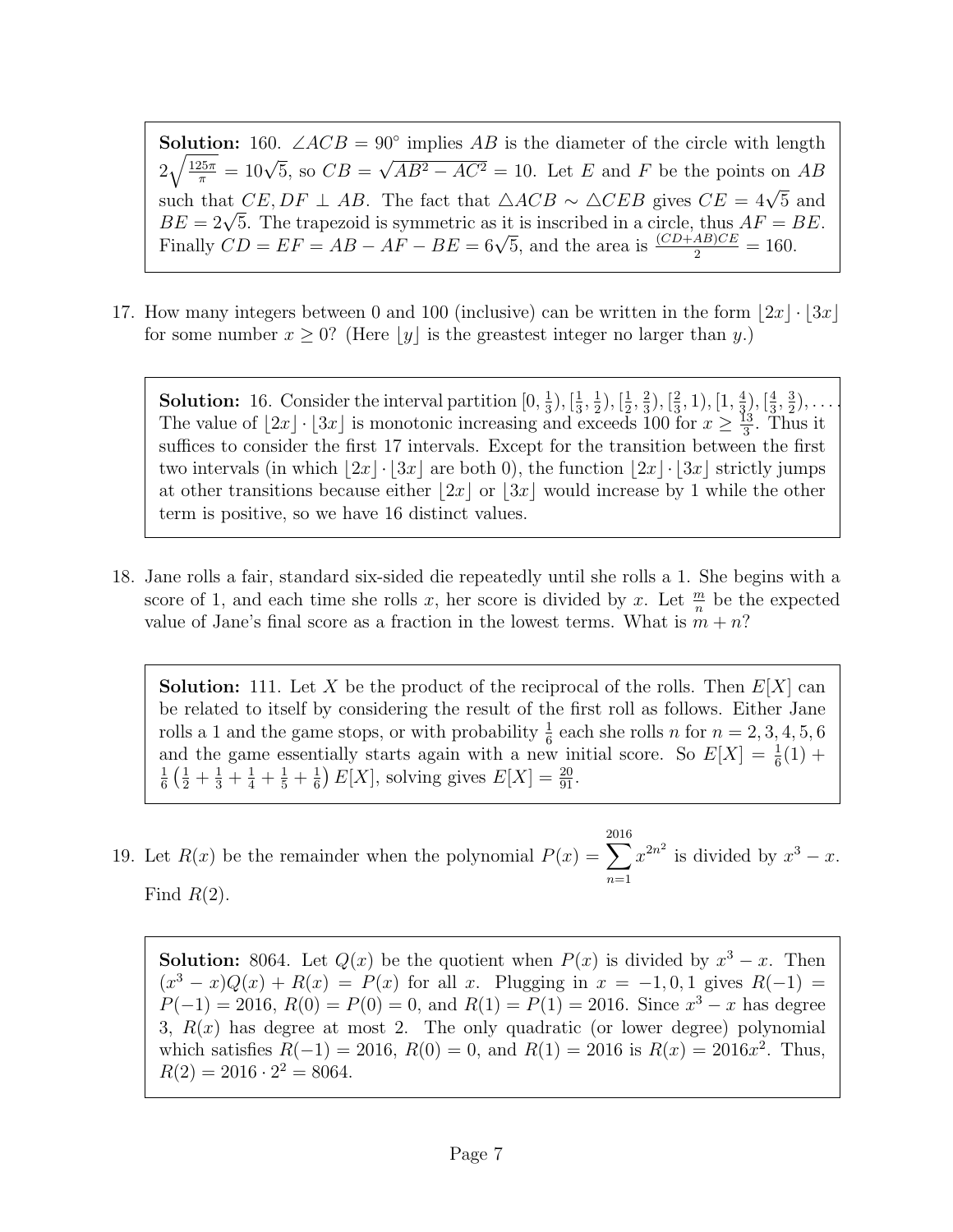20. Let z be a complex number such that  $|z - 156| + |z + 65i| = 169$ . Find the minimum possible value of |z|. (Here |z| is the absolute value of z.)

**Solution:** 60. By the triangle inequality,  $|z-156|+|z+65i| \ge |(z-156)-(z-65i)| =$  $|-156+65i|=169$  with equality holds if and only if z lies on the line segment between the points  $A = 156$  and  $B = 65i$ . Hence we want find the minimum distance from the origin  $O = 0$  to the line segment AB, that is, the length of the altitude of  $\triangle OAB$  from O to AB. Since  $\triangle OAB$  is a right triangle, its area  $S_{OAB}$ equals  $\frac{1}{2}$ |OA||OB| =  $\frac{1}{2}$  $\frac{1}{2} \cdot 156 \cdot 65 = 5070$ ; as  $|AB| = 169$ , the length of the altitude is  $\frac{2S_{OAB}}{|AB|} = 60.$ 

21. Find the maximum possible value for  $m + n$  with  $m, n$  being positive integers, subject to  $m + n < 10000$  and  $lcm(m, n) - 18 \text{ gcd}(m, n) = m + 2n$ .

**Solution:** 9996. Divide both sides by  $gcd(m, n)$ , we have  $\frac{m}{gcd(m,n)}$ **Solution:** 9996. Divide both sides by  $gcd(m, n)$ , we have  $\frac{m}{gcd(m,n)} \frac{n}{gcd(m,n)} - 18 = \frac{m}{gcd(m,n)} + 2 \frac{n}{gcd(m,n)}$ . Denote by  $m' := \frac{m}{gcd(m,n)}$ ,  $n' := \frac{n}{gcd(m,n)}$ , then  $(m'-2)(n'-1) = 20$ with  $gcd(m', n') = 1$ . Among all pairs  $(a, b)$  with  $ab = 20$ , only  $(5, 4)$ ,  $(2, 10)$  satisfy  $gcd(a + 2, b + 1) = 1$ . Hence  $(m, n)$  is a solution to the original equation if and only if it is of the form  $((a + 2)d, (b + 1)d)$  for some such  $(a, b)$  and some d, and  $m + n = (a + b + 3)d$ . The largest multiples of  $5 + 4 + 3 = 12, 2 + 10 + 3 = 15$  that are less than 10000 are 9996, 9990, respectively.

22. Suppose that  $f(x)$  is a positive real function defined on all real numbers such that  $(1)$ the second derivative  $f''(x)$  of  $f(x)$  exists and is continuous, and (2)  $f(x)$  achieves its maximum value of 1 at every positive divisor of 2016. What is the minimal number of roots to the equation  $f''(x) = 0$ ?

**Solution:** 72. Since  $2016 = 2^5 \times 3^2 \times 7$ , 2016 has 36 divisors, i.e.  $f(x)$  has at least 36 maxima with  $f'(x) = 0$  there. Moreover, as  $f(x) = 1$  at those divisors,  $f'(x) = 0$ must also have at least a root between every consecutive pair of divisors by Rolle's theorem. So  $f'(x) = 0$  has at least 71 roots. By Rolle's theorem,  $f''(x) = 0$  has a root between every pair of consecutive roots of  $f'(x) = 0$ , giving at least 70 roots of  $f''(x) = 0$  on the interval (1, 2016). Furthermore, since  $f''(1)$ ,  $f''(2016) \le 0$  while  $f'(1) = f'(2016) = 0$ , there must also be points with non-negative concavity above 2016 and below 1, otherwise  $f(x)$  could not remain

The above show  $f''(x) = 0$  has at least 72 roots. Such a lower bound can be achieved by an appropriately scaled sum of Gaussians centered at the divisors.

positive. They correspond to a root of  $f''(x) = 0$  on each of  $(-\infty, 1]$  and  $[2016, \infty)$ .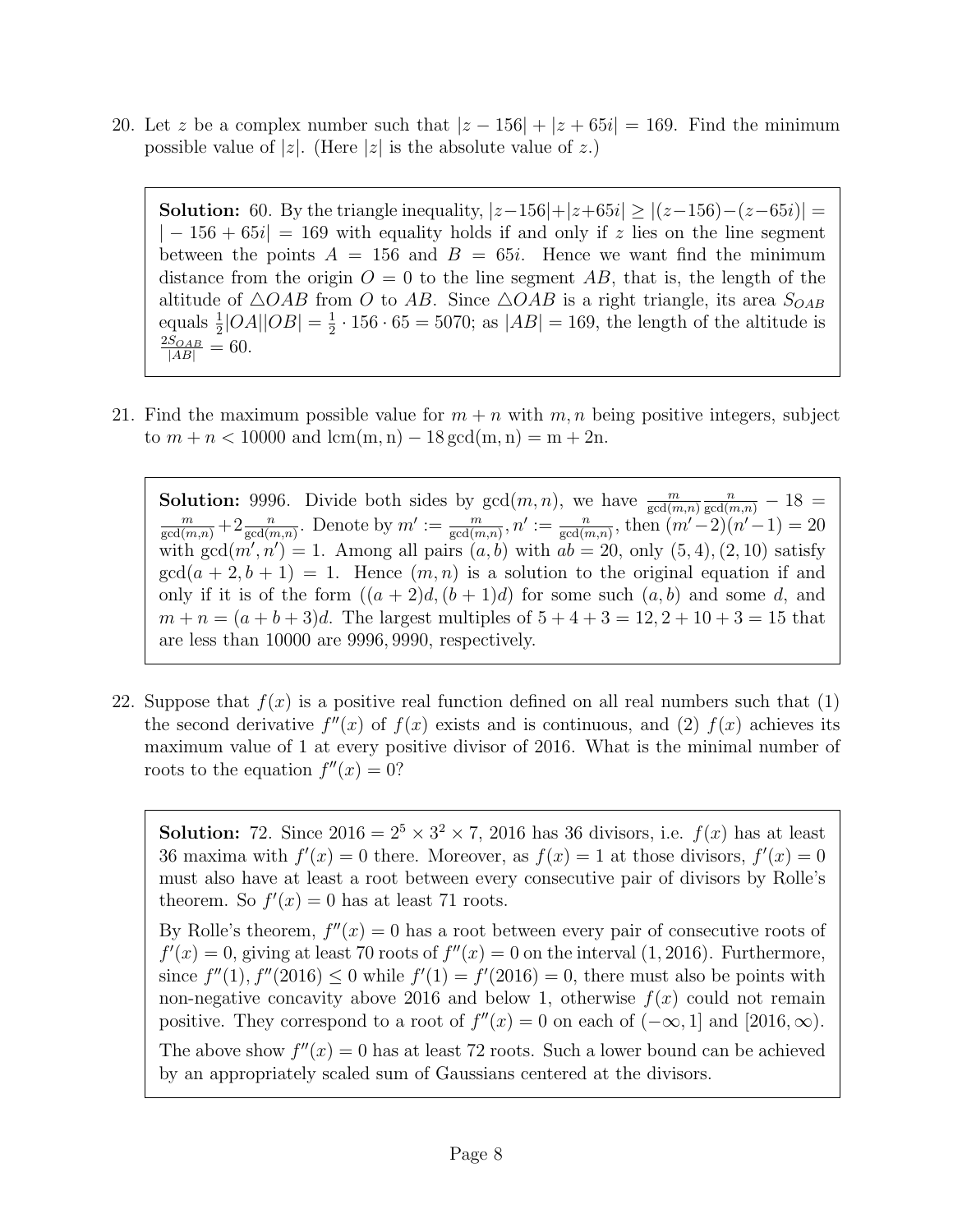

23. Suppose  $\triangle ABC$  is a right triangle with  $\angle C = 90^{\circ}$ ,  $AB = 137$ , and  $CI = 28\sqrt{2}$ , where I is the incenter of  $\triangle ABC$ . Find the area of the triangle. (The incenter is the intersection of the angle bisectors.)

**Solution:** 4620. Write  $AB = c$ ,  $BC = a$ ,  $CA = b$ , and say the incircle of  $\triangle ABC$ tangent to  $AB, BC, CA$  at  $R, P, Q$ , respectively. Then  $IPCQ$  is a sqaure as all angles are right angles and  $IP = IQ$ , so  $CI =$ √  $\overline{2}PC = \frac{a+b-c}{\sqrt{2}}$  $\frac{b-c}{2}$  thus  $a+b=$ √  $2CI + c =$ 193, here we could compute PC by noting  $AQ = AR, BR = BP, CP = CQ$  and  $BP + CP = a, AQ + PQ = b, AR + RB = c$ . Now the area of  $\triangle ABC$  equals  $\frac{ab}{2} = \frac{(a+b)^2 - (a^2+b^2)}{4} = \frac{193^2 - 137^2}{4} = \frac{(193+137)(193-137)}{4} = 4620.$ 

24. Everyone is either a knight or a knave. Every statement a knight says must be true, while every statement a knave says is false. There are 12 people:  $A_1, \ldots, A_{12}$ . For each  $i = 3, \ldots, 12$ , the first knight  $A_1$  makes the following statement: " $A_i$  is a knight and says that  $A_{i-1}$  says that  $A_{i-2}$  says that  $A_1$  is a knave." How many possible compositions of knights and knaves are there for these 12 people?

**Solution:** 234. Write 0 for knight and 1 for knave. Suppose that  $A_1 = 0$ . Then  $A_1$ 's statements are correct, thus for all  $i = 2, ..., 12$  we have  $\sum_{j=1}^{i} A_j = 1 \pmod{2}$ . Therefore  $A_2 = 1, A_3 = \ldots = A_{12} = 0$  is the only possibility. Now suppose  $A_1 = 1$ . Then  $A_1$ 's false statements say that  $A_i = 0 \pmod{2}$  and  $\sum_{j=1}^{i-1} A_j = 1 \pmod{2}$ . The truth must be that, for all  $i = 3, ..., 12, \sum_{j=1}^{i-1} A_j = 0$ (mod 2) or  $\sum_{j=1}^{i} A_j = 0$  (mod 2). So the possibilities biject to length 11 bit strings  $A_2, \ldots, A_{12}$  whose partial sums  $A_2, A_2 + A_3, \ldots, A_2 + \ldots + A_{12} \pmod{2}$  do not have consecutive zeros, or equivalently to bit strings without two consecutive 1's. It is well-known that the answer to this problem is the 12-th Fibonacci number (we use the convention  $F_0 = F_1 = 1, F_n = F_{n-1} + F_{n-2}$ . Summing up, the total number of possibilities is  $F_{12} + 1 = 234$ .

- 25. An airline operates flights between some cities. We say two cities A and B are "connected" if there are direct flights between them. Moreover, the following are true:
	- 1. Each city is connected to exactly 16 other cities.